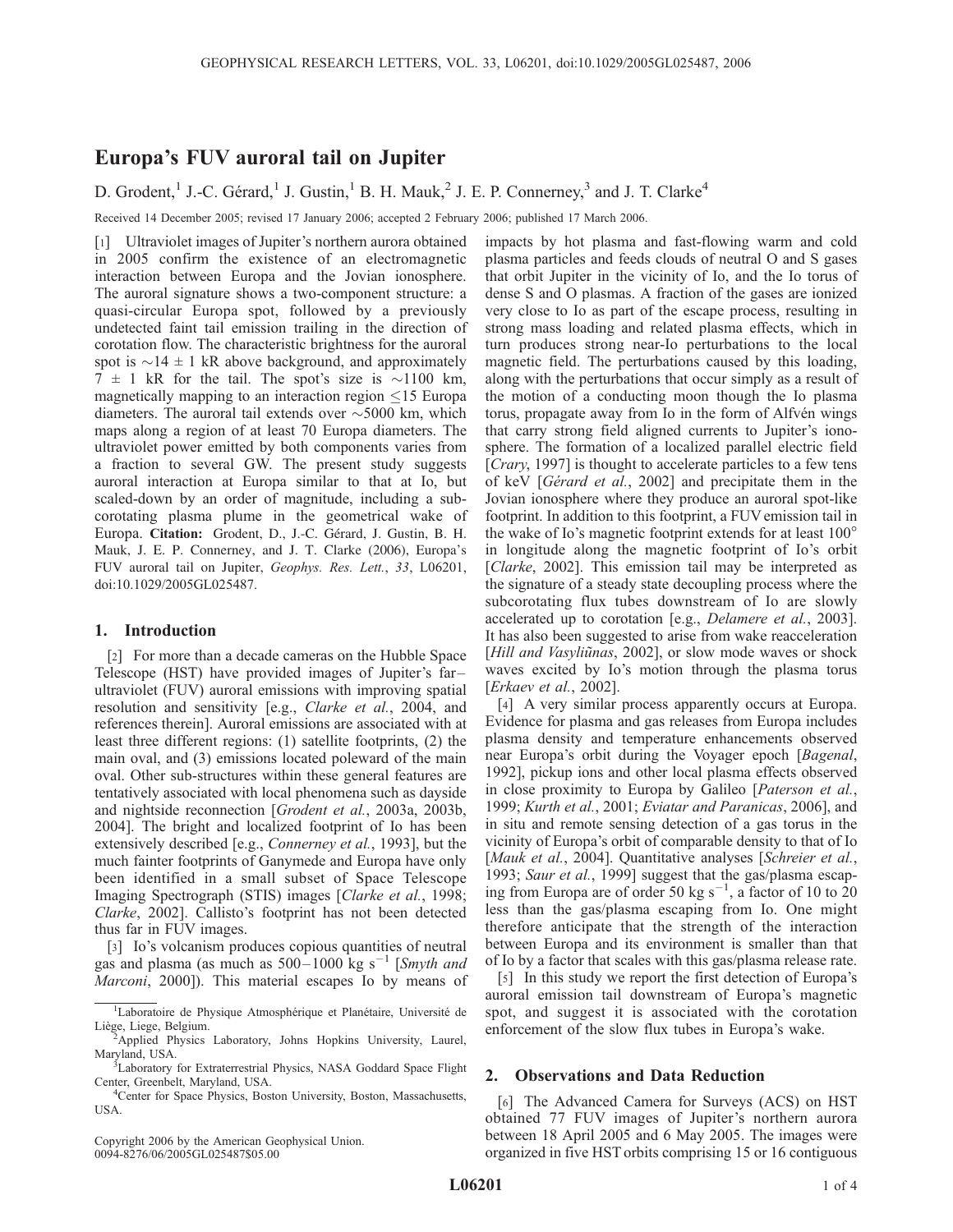Table 1. Timing of the Observations<sup>a</sup>

| Orbit | Date and Time   | Images | $CML$ (S3),<br>deg | Europa OLG<br>$(S3)$ , deg |
|-------|-----------------|--------|--------------------|----------------------------|
|       | 18/04/2005:1113 | 15     | 118.6              | 172.1                      |
| 2     | 18/04/2005:1243 | 16     | 173.3              | 233.0                      |
| 3     | 25/04/2005:1108 | 15     | 90.2               | 133.8                      |
| 4     | 25/04/2005:1239 | 16     | 144.9              | 194.8                      |
| 5     | 06/05/2005:0605 | 15     | 123.6              | 181.7                      |

<sup>a</sup>UT date and time (dd/mm/yyyy:hhmm). All values correspond to the beginning of the first image of the orbit. OLG of Europa is its S3 orbital longitude.

exposures (see Table 1). They were obtained with the photoncounting Multi-Anode Microchannel Array of the High Resolution Camera Solar Blind Channel (SBC). The average plate scale of  $\sim 0.032''$  per pixel provides a field of view of 35 $'' \times 31''$  which is comparable to Jupiter's equatorial diameter of  $\sim 40$ ". The transverse distance subtended by one pixel at Jupiter is  $\sim$ 100 km, whereas the resolution element is approximately 0.1 arcsec  $(\sim 300 \text{ km})$ . All images were taken with the F125LP long-pass filter which is sensitive to the  $H<sub>2</sub>$  Lyman and Werner bands but rejects the emission shortward of 125 nm, therefore mostly excluding the H Lyman– $\alpha$  line. All images were obtained with exposure times of 100 s or 150 s. Following image processing, ACS counts were converted to flux using a factor of  $3.47 \times 10^{-3}$  counts per pixel per second for 1 kR of  $H<sub>2</sub>$ . This conversion factor is calculated based on a synthetic UV spectrum of  $H_2$  [Gérard et al., 2002] and assumes a square pixel of  $0.0301$ <sup>"</sup>. Direct comparison of the integrated system throughput for SBC/F125LP and STIS/SrF2 (the equivalent mode on STIS with the SrF2 filter) shows that SBC is about twice as sensitive as STIS, but with less solar light rejection at the longest wavelengths. This increased sensitivity allows one to detect fainter auroral emission features standing above the sunlight reflected by the Jovian disk.

## 3. Detection of Europa's UV Spot and Trailing Tail

[7] 45 of the 77 ACS images evidence emission associated with the electromagnetic interaction between Europa and Jupiter. As an example, Figure 1 shows the sum of the last three images obtained during orbit 4. Addition of contiguous images increases the signal to noise ratio. In this case, the cumulative exposure time is 410 sec. during which the central meridian longitude (CML) at Jupiter increased from  $165.8^{\circ}$  to  $169.9^{\circ}$ . The resulting motion of the auroral region was compensated by shifting the raw images by 9 pixels. The three basic auroral structures described in the introduction (Io footprint and tail, main oval, polar emissions) have been saturated in the display in order to enhance the contrast of the fainter emissions. Two sub-structures appear on the afternoon side between the main oval and the bright footprint of Io: one is likely to be the auroral signature of plasma injection near the orbit of Ganymede [*Mauk et al.*, 2002]; the other, faintest feature forms an isolated spot which we identify as Europa's footprint, followed by a short trailing emission.

[8] The main difficulty in detecting Europa's auroral signature stems from its location close to the equatorial boundary of the main oval, where diffuse and less structured emission masks faint isolated structures. In addition, Europa's footprint appears in a region where auroral signatures produced by transient plasma injections are often observed; these can easily be mistaken for a satellite footprint. To address the first limitation, the observing program was designed to display the footprints of Europa and (primarily) Io between  $90^\circ$  and  $140^\circ$  System III (S3), that is in a region largely devoid of emission (as seen in Figure 1) [Clarke et al., 1998; Grodent et al., 2003a] and where the satellite is close to the plasma disk. The second limitation was overcome by repeating the same observing geometry at three different dates to identify the auroral signature of random plasma injections. We used two criteria to decide whether an emission is related to Europa: (1) the observed emission must reasonably match the footprint location predicted by the VIP4 magnetic model [Connerney et al., 1998], and (2) the locus of the different traces must form a continuous line that map magnetically to the same distance in the equatorial plane.

### 3.1. Observed Signatures

[9] A total of 45 positive detections were obtained when the CML was between  $120^{\circ}$  and  $170^{\circ}$ , and the system III longitude of Europa was in the  $230^\circ - 240^\circ$  range. They correspond to the 15 images of orbit 1, the 16 images of orbit 4, and the 14 last images of orbit 5 (see Table 1). Comparison between the location of the observed FUV signatures and the location of Europa's footprint predicted by VIP4 shows that the observed and predicted S3 longitudes match within  $\sim 10^{\circ}$ , and the observed and predicted Jovicentric latitudes agree to  $\sim 2^{\circ}$ . The longitude and latitude deviations between predicted and observed positions are the same in orbits 1 and 5, which are the closest in terms of CML though they were obtained 18 days apart. These small and systematic deviations strongly suggest that the observed isolated auroral features, such as that appearing in Figure 1, are indeed mapping to the interaction region between Europa and the magnetospheric plasma.

[10] The images were projected following the method described by Grodent et al. [2003a, 2005]. The accuracy of the limb fitting procedure is limited to  $\sim 5^\circ$  in longitude and/ or latitude near the limb, but is usually around  $\sim l^{\circ}$  on the disk near the CML. Figure 2 represents the sum of all 45 images, showing the Europa spot and tail projected onto a polar map, fixed in S3 (a reference frame rotating with Jupiter's magnetic field). Figure 2 shows an average auroral morphology that compares well with previous observation



Figure 1. Sum of the last three images obtained during orbit 4. The Io spot and tail, main oval and polar emissions have been saturated in order to enhance the contrast of the fainter emissions.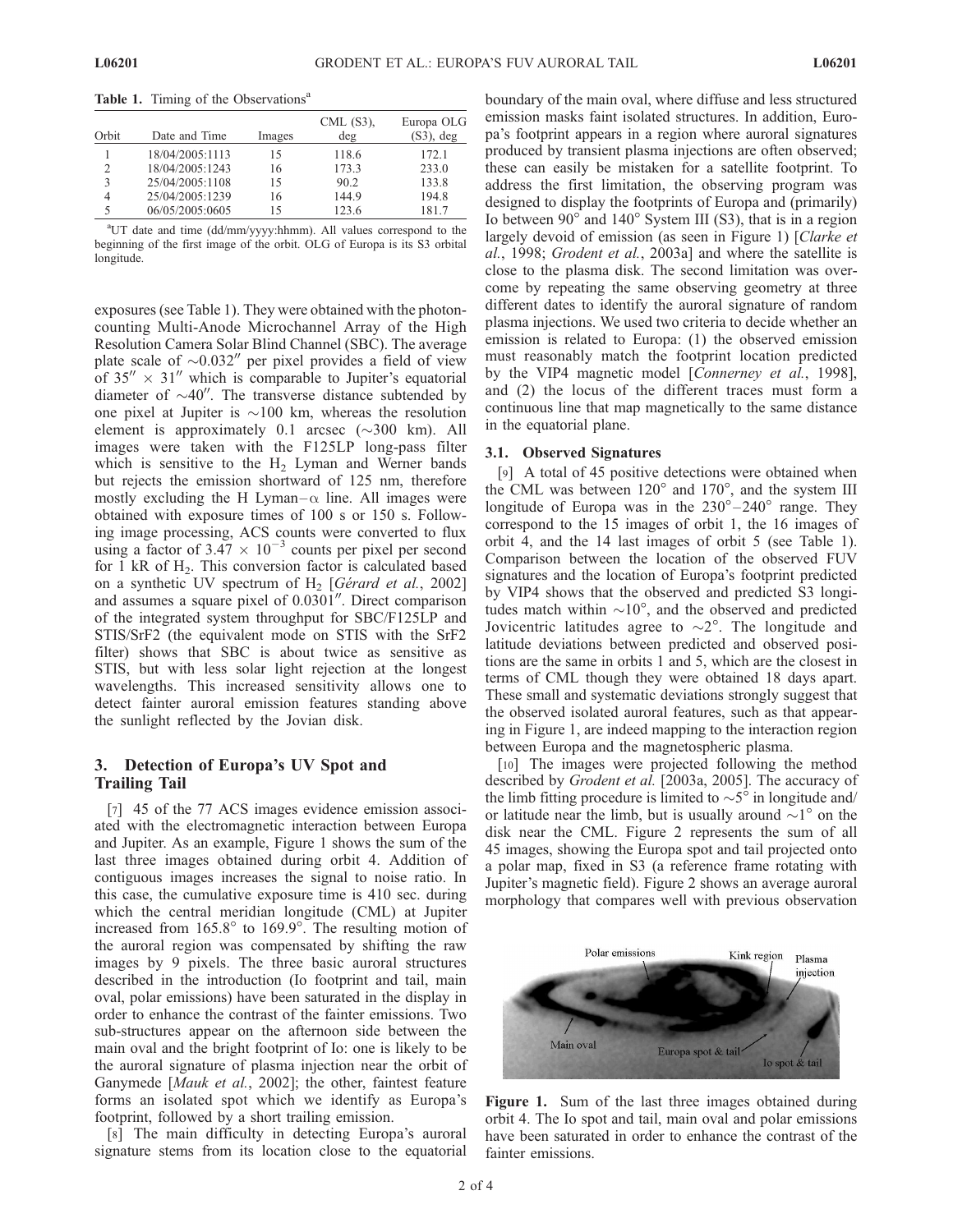

Figure 2. Polar orthographic projection (S3 longitudes) of the sum of the 45 images showing the Europa spot and tail. The footprint of Io and its tail form the long continuous trace appearing at longitudes smaller than  $140^\circ$ . The emission associated with Europa forms a similar trace between the equatorial boundary of the main auroral emission and Io's footprint locus. The central solid line connects the brightest emission points. A grid of  $10^{\circ}$ spaced planetocentric latitudes and longitudes is overlaid, with S3 longitude  $180^\circ$  toward the bottom and  $90^\circ$  toward the right.

campaigns [Grodent et al., 2003a]. The footprint of Io and its tail, which appears at different longitudes, contributes to the long continuous trace located at longitudes smaller than 140<sup>°</sup>. The emission features associated with Europa form a similar trace between the equatorial boundary of the main oval and Io's footprint. The central solid line joins the brightest emission points and is used in the next section to derive lightcurves along the path. The continuity of the path and its striking similarity with Io's strongly argue for the identification of these features (i.e., the spot and the trailing tail) with Europa's auroral signature. The leading and lagging edges of the Europa emission track in Figure 2 merge into the auroral diffuse emission, illustrating the difficulty of detecting Europa's signature outside this sector.

### 3.2. Brightness Along Europa's Emission Footpath

[11] In order to get a higher signal to noise ratio for the Europa spot and tail brightness estimates, we added the signals extracted from the 16 images of orbit 4. This orbit is most favorable in terms of spot and tail visibility. The average brightness distribution shown in Figure 3 is given in units of  $kR$  of  $H_2$  above the local background as a function of the distance along Europa's signature, in km on the planet. A strip  $\sim$  2000 km wide was used to include all emissions from the Europa footprint. The resulting brightness distribution unambiguously shows the presence of the bright spot followed by a fainter tail. The intensity distribution of the spot has Gaussian shape with a peak of  $14 \pm 1$  kR and a FWHM of approximately 1100 km. The tail extends over  $\sim$  5000 km and lies approximately 7  $\pm$  1 kR above the background level. When mapped to the orbit of Europa with the VIP4 model (assuming magnetic flux conservation), the average spot's size corresponds to  $\sim$  50000 km, that is  $\sim$ 15 Europa diameters, and the extent of the emission tail maps to  $\sim$ 200000 km, or  $\sim$ 70 Europa diameters. It should be noted that the mapped dimension of the spot represents an upper limit since the dimension of the auroral spot derived from the sharpest individual lightcurves is usually smaller than the average. The opposite is true for the emission tail, since it rapidly becomes difficult to discriminate from the background emission. As a result, the brightness within the decreasing phase of the curve is getting smaller than the error bar, which increases with decreasing signal. The emitted power from the spot alone is on the order of 0.8 GW. For the tail emission, assuming a rectangular shape of 1000 by 5000 km<sup>2</sup>, the emitted power is about 0.5 GW. The same method applied to the auroral spot of Io provides an average peak brightness of 260 kR, in agreement with previous measurements [e.g., Gérard et al., 2006].

### 4. Discussion

[12] The present study confirms the existence of an electromagnetic interaction between Europa and the Jovian ionosphere. Detailed analysis of the auroral signature of this interaction reveals a two-component structure consisting of a quasi-circular Europa spot, already detected in UV STIS images [Clarke et al., 1998; Clarke, 2002], followed by a previously undetected faint emission trailing in the direction of the corotation flow. The resemblance between Europa and Io's auroral signatures suggest that similar interactions occur at both moons. The spot brightness of Europa represents approximately 5% of Io's spot: one might see the interaction between Europa and the magnetospheric plasma as a replica of the interaction of Io with the torus plasma, scaled down by a factor of 20. Accordingly, the newly-detected tail emission might be associated with fieldaligned currents transferring momentum from Jupiter's ionosphere to a plasma cloud lagging behind corotation in the wake of Europa. The presence of such a plasma cloud or plume has been suggested by different authors. Recently, Eviatar and Paranicas [2006] made use of Galileo observations to argue that Europa (and Callisto) emits an ionospheric plasma plume which extends in the direction of the



Figure 3. Average brightness distribution obtained from the 16 images of orbit 4 (the most favorable case for spot and tail visibility). The brightness is given in units of kR of  $H<sub>2</sub>$  above the local background as a function of the distance along Europa's footpath, in km on the planet. The error bars were taken as the square root of the local total counts (signal plus background).